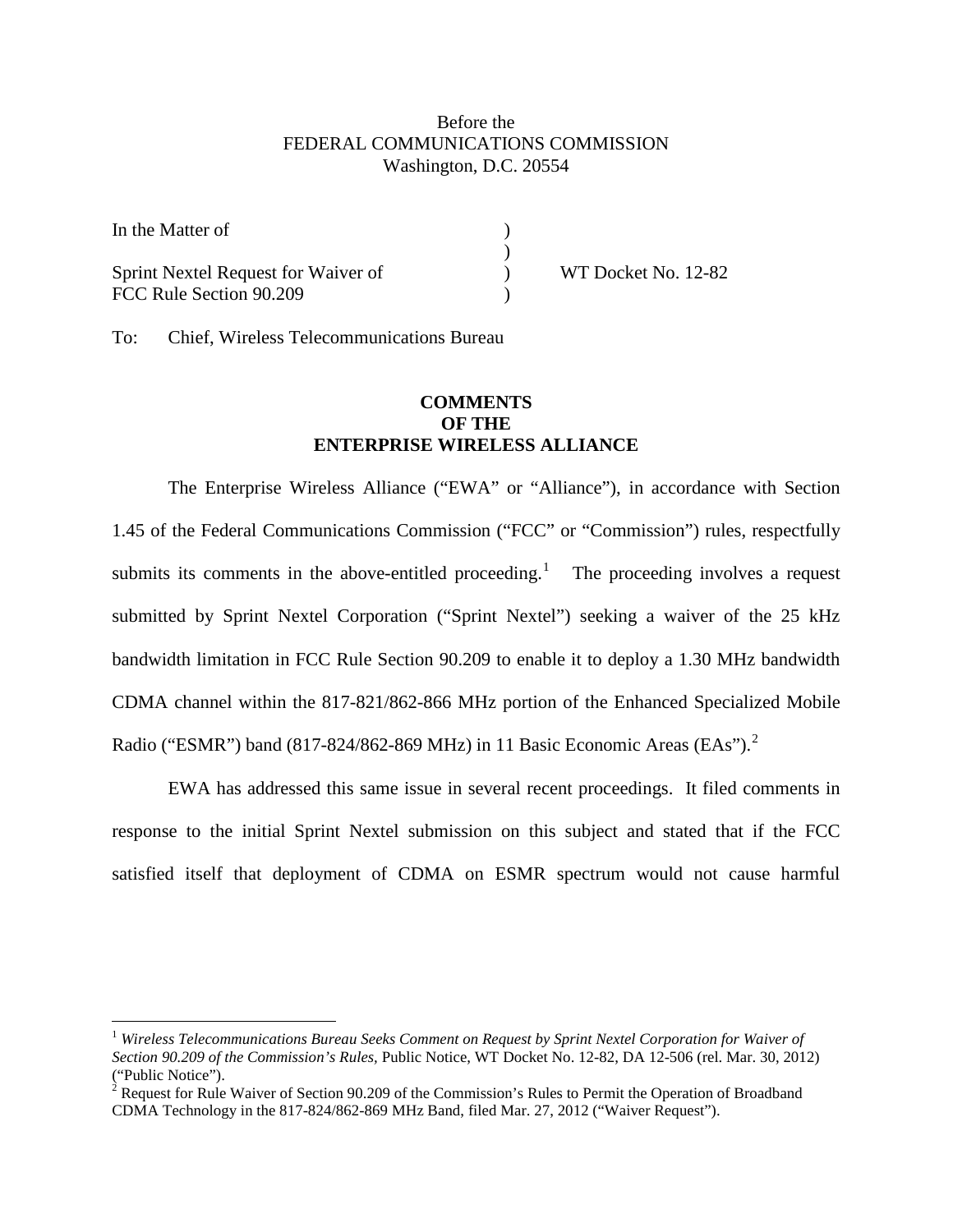interference to other users in the 800 MHz band, then the Alliance believed the public interest would be well-served by the availability of this more advanced technology.<sup>[3](#page-1-0)</sup>

Earlier this month, EWA filed in response to the FCC's Notice of Proposed Rulemaking seeking comment on whether Section 90.209 should be modified to permit the deployment of broadband technology in the ESMR band.<sup>[4](#page-1-1)</sup> The Alliance supported the proposed rule change on the basis that the FCC indicated it had analyzed the impact of allowing CDMA operations in the ESMR band and had concluded that doing so would not increase the potential for interference to other users in the band. The Alliance also noted that the spectrum included in the ESMR band is not uniform throughout the country and, in particular, can vary in the Canadian Border area from region to region. It recommended that this fact be recognized in the rules to ensure that sitebased facilities continue to be protected from adjacent region CDMA operations. EWA also reminded the Commission that non-public safety entities will begin to utilize 800 MHz Guard Band (816-817/861-862 MHz) spectrum that sits immediately below the ESMR band in much of the country as soon as the FCC establishes a process for accepting applications for Guard Band channels. For that reason, the Alliance urged that the rules recognize that non-public safety and public safety licensees alike are entitled to protection when operating in bands adjacent to Sprint Nextel's CDMA facilities.

The instant Waiver Request seeks authority to deploy CDMA technology in several EAs pending Commission action in the rulemaking proceeding. The Commission already has granted waivers and special temporary authorizations ("STAs") that have permitted Sprint Nextel to deploy and test CDMA on its ESMR band channels in a number of markets, subject to conditions

<span id="page-1-0"></span> <sup>3</sup> *See Wireless Telecommunications Bureau Seeks Comment on Petition from Sprint Nextel to Allow Wideband Operations in 800 MHz Enhanced Specialized Mobile Radio Service Bands*, WT Docket No. 11-110, Public Notice,

<span id="page-1-1"></span><sup>&</sup>lt;sup>4</sup> See Notice of Proposed Rulemaking, WT Docket Nos. 12-64 and 11-110, 77 FR 18991(Mar. 29, 2012) ("NPRM"); EWA Comments filed Apr. 13, 2012.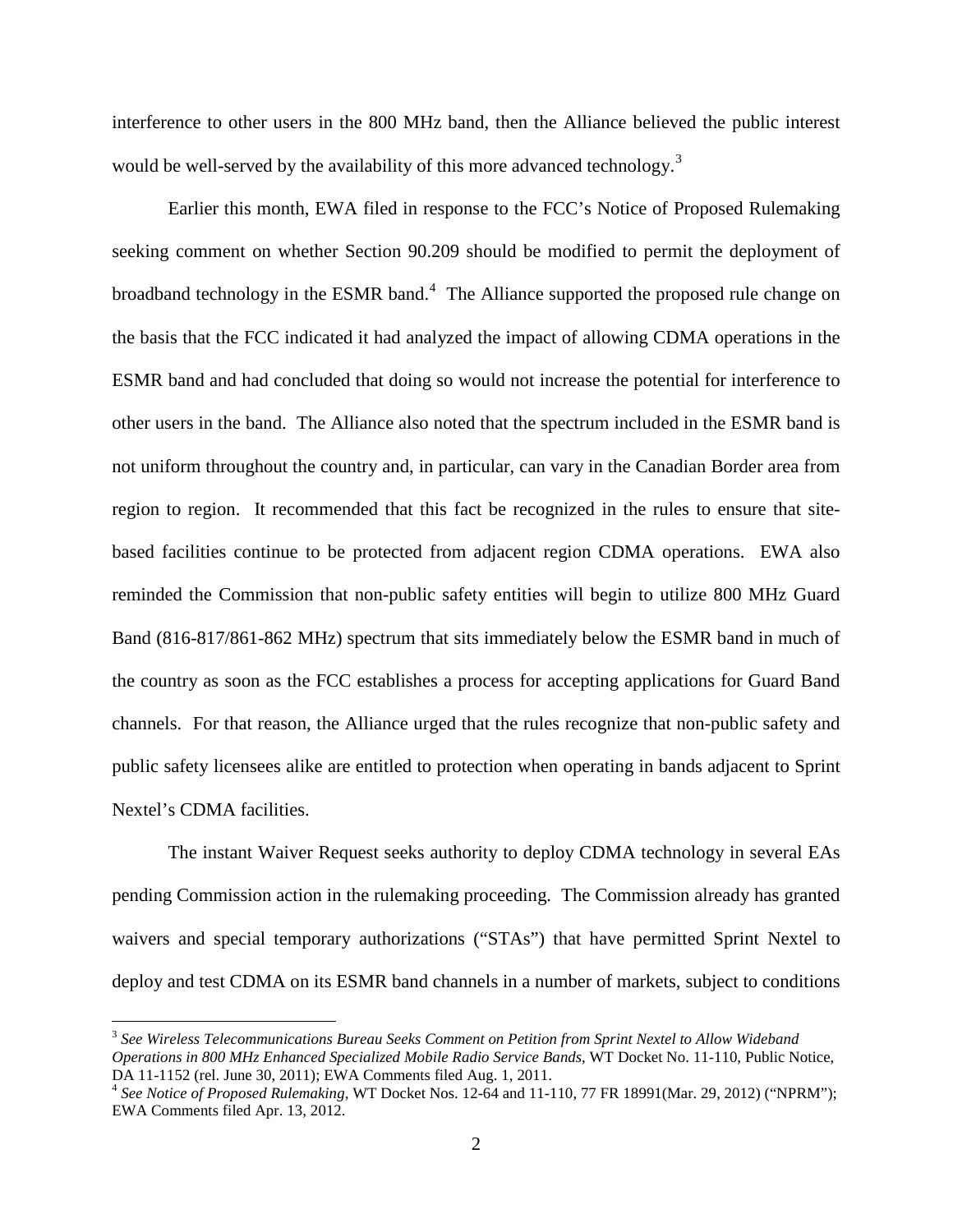intended to ensure that it does not cause interference to public safety users in the 800 MHz band.<sup>[5](#page-2-0)</sup> In its Waiver Request, Sprint Nextel states that it "has provided the Commission with a conclusive demonstration that its CDMA network architecture reduces the risk of interference to 800 MHz public safety communications as compared to existing iDEN operations."<sup>[6](#page-2-1)</sup> Both the Public Notice and the Waiver Request reference the conditions imposed on previously granted waivers and STAs, conditions that presumptively would apply to the waivers sought herein as well.<sup>[7](#page-2-2)</sup>

EWA supports the waiver relief requested by Sprint Nextel for the same reasons and with the same caveats that the Alliance has articulated in previous filings on this subject. Assuming Sprint Nextel has provided the conclusive documentation of non-interference as stated in the Waiver Request, a claim supported by the rule changes proposed in the NPRM, then the Alliance agrees that deployment of this more advanced technology will serve the public interest. However, it urges the FCC to condition waiver relief on non-interference to both public safety and non-public safety users in the 800 MHz band. Should Sprint Nextel seek further waiver relief in EAs affected by exceptions from the nationwide 800 MHz band plan, then the Alliance's caution about preventing adjacent market interference also must be addressed.

## ENTERPRISE WIRELESS ALLIANCE

By:  $\frac{|s|}{|s|}$ Mark E. Crosby President/CEO 8484 Westpark Drive, Suite 630 McLean, Virginia 22102 (703) 528-5115

<span id="page-2-1"></span>

<span id="page-2-0"></span><sup>&</sup>lt;sup>5</sup> *See* NPRM at n. 23; Waiver Request at 2-3.<br><sup>6</sup> Waiver Request at 4-5 citing NRPM at n. 47.<br><sup>7</sup> *See* Waiver Request at 2-3; Public Notice at 2.

<span id="page-2-2"></span>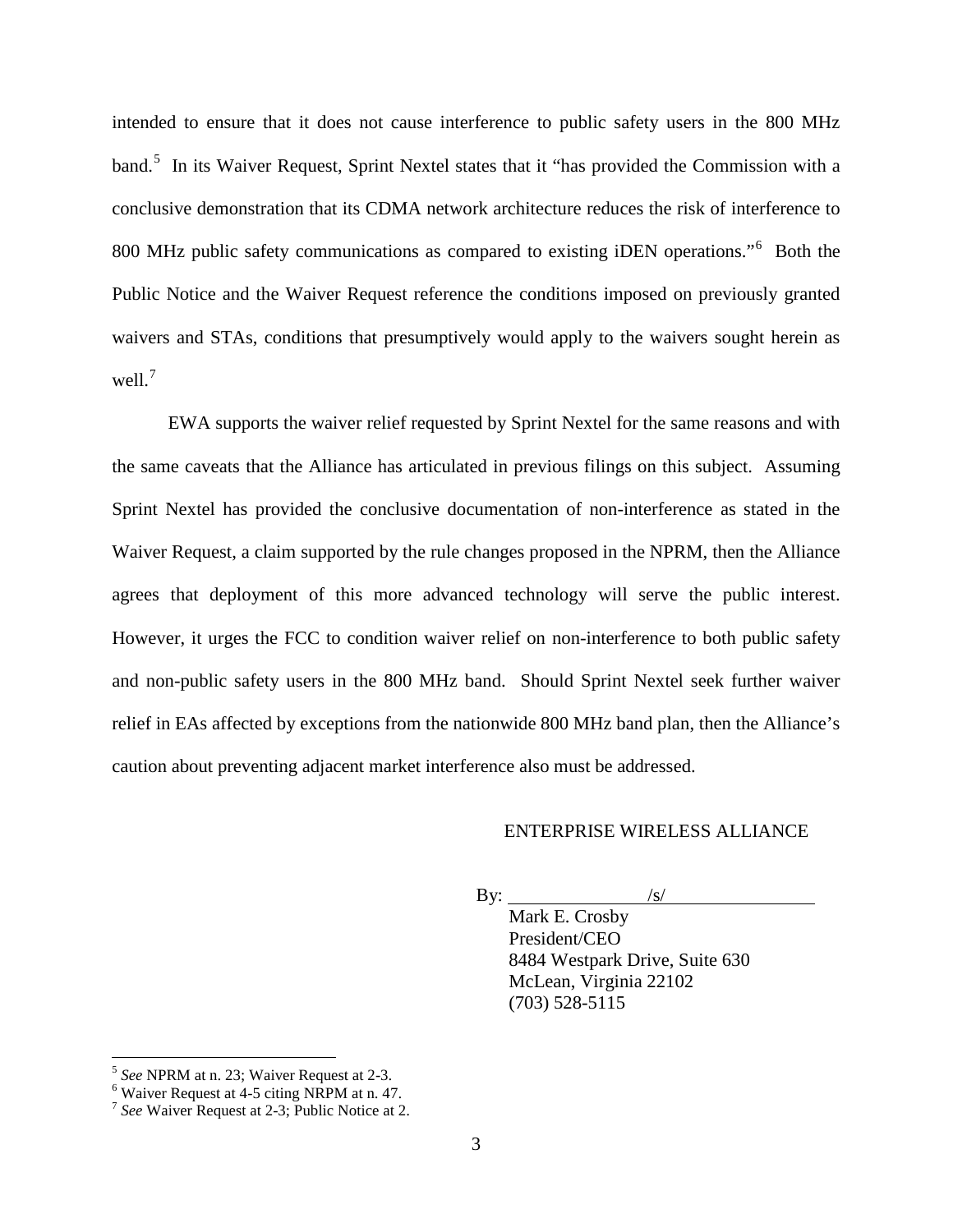Counsel:

Elizabeth R. Sachs Lukas, Nace, Gutierrez & Sachs, LLP 8300 Greensboro Drive, Ste. 1200 McLean, VA 22102 (703) 584-8678

April 30, 2012